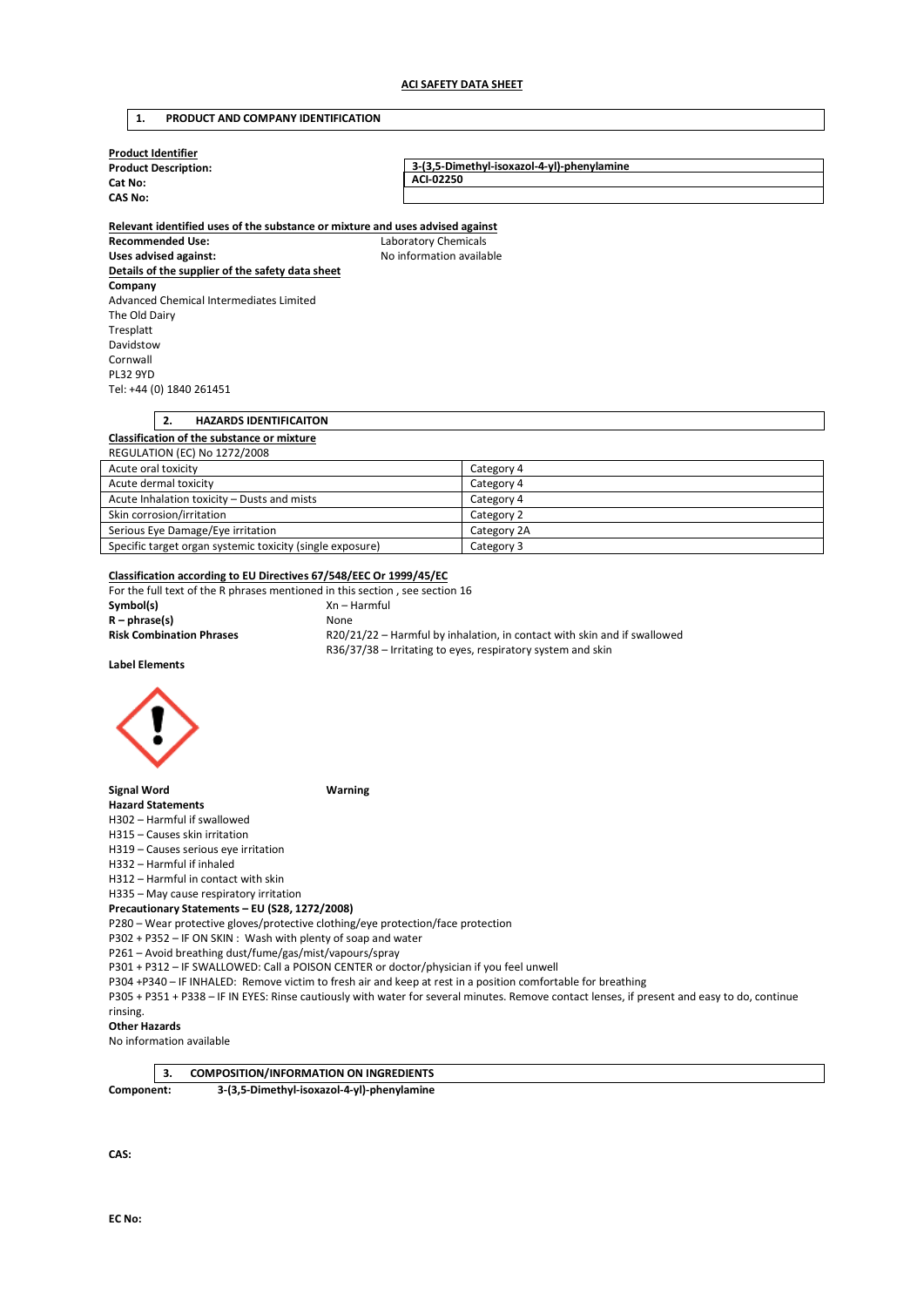| <b>FIRST AID MEASURES</b><br>4.          |                                                                                                                                                                   |  |  |
|------------------------------------------|-------------------------------------------------------------------------------------------------------------------------------------------------------------------|--|--|
| <b>Description of first aid measures</b> |                                                                                                                                                                   |  |  |
| <b>Eye Contact</b>                       | Rinse immediately with plenty of water, also under the eyelids, for at least 15 minutes, Obtain medical<br>attention                                              |  |  |
| <b>Skin Contact</b>                      | wash off immediately with soap and plenty of water removing all contaminated clothes and shoes, Obtain<br>medical attention                                       |  |  |
| Ingestion                                | Clean mouth with water, Obtain medical attention                                                                                                                  |  |  |
| <b>Inhalation</b>                        | Remove from exposure, lie down. Move to fresh air if breathing is difficult, give oxygen if not breathg, give<br>artificial respiration, Obtain medical attention |  |  |

## **5. FIRE-FIGHTING MEASURES**

#### **Extinguishing media**

**Suitable Extinguishing Media** 

Water spray Carbon dioxide (CO2) Dry chemical foam

**Extinguishing media which must not be used for safety reasons** 

No information available

#### **Special hazards arising from the substance or mixture**

Thermal decomposition can lead to release of irritating gases and vapours

# **Advice for fire-fighters**

As in any fire, wear self-contained breathing apparatus pressure-demand, MSHA/NIOSH (approved or equivalent) and full protective gear.

#### **6. ACCIDENTAL RELEASE MEASURES**

#### **Personal precautions, protective equipment and emergency procedures**

Ensure adequate ventilation

**Environmental precautions** 

Prevent further leakage or spillage if safe to do so

#### **Methods and material for containment and cleaning up**

Sweep up or spillage and collect in suitable container for disposal. Use suitable absorbent if required. Do not let this chemical enter the environment

#### **7. HANDLING AND STORAGE**

#### **Precautions for Safe Handling**

Avoid contact with skin and eyes. Do not breath dust. Do not breath vapours or spray mist. Do not ingest

**Conditions for Safe Storage, including and incompatibilities** 

Keep in a dry, cool and well-ventilated place. Keep container tightly closed.

**8. EXPOSURE CONTROLS/PERSONAL PROTECTION** 

| <b>Control Parameters</b>                          |                          |
|----------------------------------------------------|--------------------------|
| <b>Exposure limits</b>                             | Not applicable           |
| Derived No Effect Level (DNEL)                     | No information available |
| <b>Predicted No Effect Concentration</b><br>(PNEC) | No information available |
| <b>Exposure Controls</b>                           |                          |
| _ _                                                |                          |

**Engineering Measures** Ensure adequate ventilation, especially in confined areas. Ensure that eyewash stations and safety showers are close to workstation location.

1. **Eye protection Goggles** 

**2. Hand protection Protective gloves** 

**3. Skin and body protection** Wear appropriate protective gloves and clothing to prevent skin exposure **4. Respiratory protection** Follow the OSHA respirator regulations found in 29 CFR 1910.134 OR European Standard EN 149. Use a NIOSH/MSHA or European Standard EN 149 approved respirator if exposure limits are exceeded or if irritation or other symptoms are experienced.

**Personal Protective Equipment** 

**Hygiene Measures Handle in accordance with good industrial hygiene practice Handle in accordance with good industrial hygiene practice Environmental Exposure Controls No information available** 

## **9. PHYSICAL AND CHEMICAL PROPERTIES**

| <b>Physical State</b>      | Solid       |
|----------------------------|-------------|
| Appearance                 | Beige solid |
| <b>Boiling Point/Range</b> |             |
| <b>Melting Point/Range</b> |             |
| <b>Flash Point</b>         |             |
| <b>Molecular Formula</b>   | C11H12N2O   |
| <b>Molecular Weight</b>    | 188.23      |
|                            |             |

**10. STABILITY AND REACTIVITY**